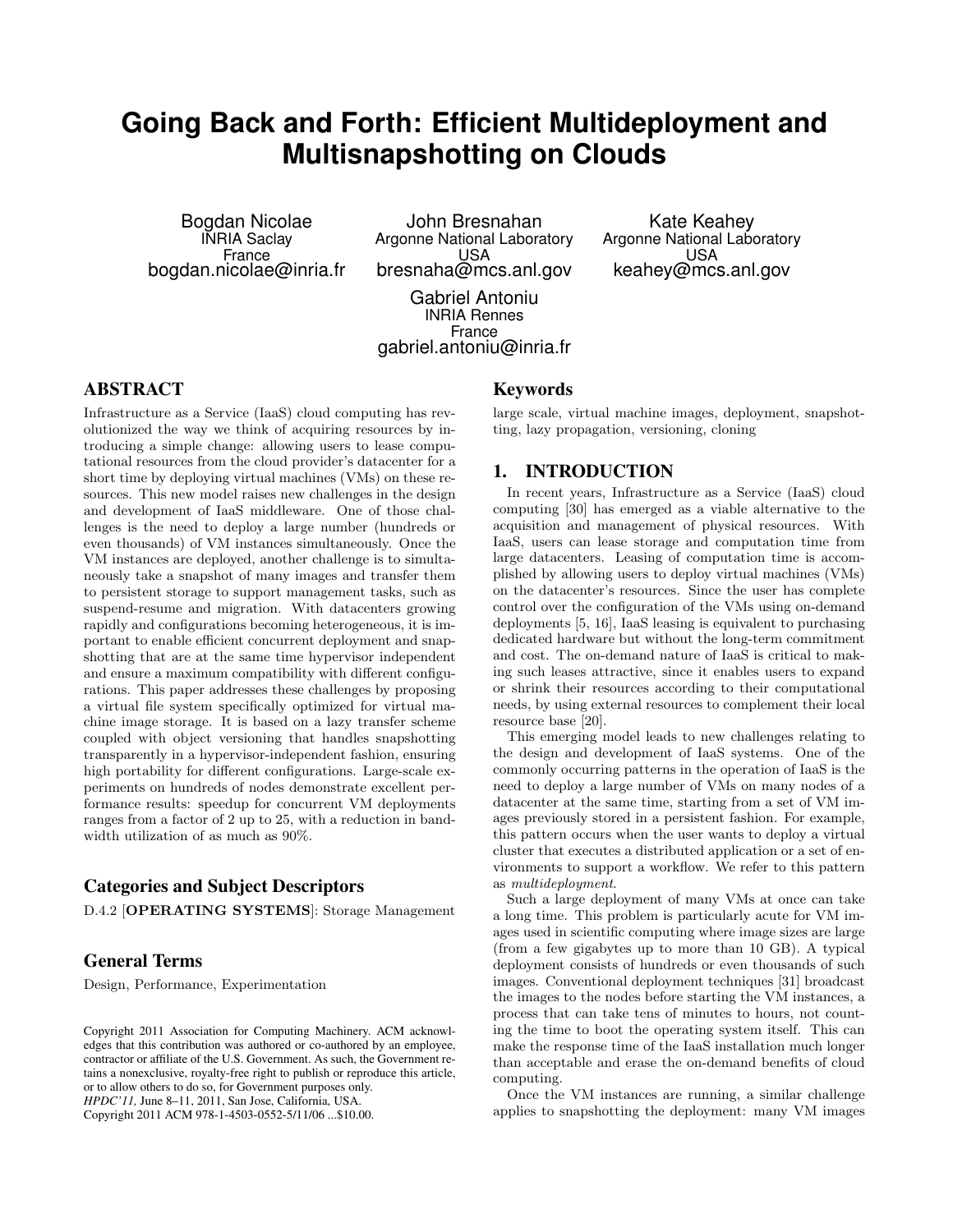that were locally modified need to be concurrently transferred to stable storage with the purpose of capturing the VM state for later use (e.g., for checkpointing or off-line migration to another cluster or cloud). We refer to this pattern as multisnapshotting. Conventional snapshotting techniques rely on custom VM image file formats [12] to store only incremental differences in a new file that depends on the original VM image as the backing file. When taking frequent snapshots for a large number of VMs, such approaches generate a large number of files and interdependencies among them, which are difficult to manage and which interfere with the ease-of-use rationale behind clouds. Furthermore, with growing datacenter trends and tendencies to federate clouds [17], configurations are becoming more and more heterogeneous. Custom image formats are not standardized and can be used with specific hypervisors only, which limits the ability to easily migrate VMs among different hypervisors.

Therefore, multisnapshotting must be handled in a transparent and portable fashion that hides the interdependencies of incremental differences and exposes standalone VM images, while keeping maximum portability among different hypervisor configurations.

In addition to incurring significant delays and raising manageability issues, these patterns may also generate high network traffic that interferes with the execution of applications on leased resources and generates high utilization costs for the user.

This paper proposes a distributed virtual file system specifically optimized for both the multideployment and multisnapshotting patterns. Since the patterns are complementary, we investigate them in conjunction. Our proposal offers a good balance between performance, storage space, and network traffic consumption, while handling snapshotting transparently and exposing standalone, raw image files (understood by most hypervisors) to the outside.

Our contributions are can be summarized as follows:

- We introduce a series of design principles that optimize multideployment and multisnapshotting patterns and describe how our design can be integrated with IaaS infrastructures (Sections 2 and 3).
- We show how to realize these design principles by building a virtual file system that leverages versioning-based distributed storage services. To illustrate this point, we describe an implementation on top of BlobSeer, a versioning storage service specifically designed for high throughput under concurrency [23, 24].
- We evaluate our approach in a series of experiments, each conducted on hundreds of nodes provisioned on the Grid'5000 testbed, using both synthetic traces and real-life applications.

# **2. INFRASTRUCTURE AND APPLICATION MODEL**

In order to reason about the challenges presented in the previous sections, several important aspects need to be modeled.

# **2.1 Cloud infrastructure**

IaaS platforms are typically built on top of clusters made out of loosely-coupled commodity hardware that minimizes

per unit cost and favors low power over maximum speed [5]. Disk storage (cheap hard-drives with capacities in the order of several hundred GB) is attached to each machine, while the machines are interconnected with standard Ethernet links. The machines are configured with proper virtualization technology, in terms of both hardware and software, such that they are able to host the VMs. In order to provide persistent storage, a dedicated repository is deployed either as centralized [3] or as distributed [6] storage service running on dedicated storage nodes. The repository is responsible for storing the VM images persistently in a reliable fashion and provides the means for users to manipulate them: upload, download, delete, and so forth. With the recent explosion in cloud computing demands, there is an acute need for scalable storage [7].

## **2.2 Application state**

The state of the VM deployment is defined at each moment in time by two main components: the state of each of the VM instances and the state of the communication channels between them (opened sockets, in-transit network packets, virtual topology, etc.).

Thus, in the most general case (*Model 1*), saving the application state implies saving both the state of all VM instances and the state of all active communication channels among them. While several methods have been established in the virtualization community to capture the state of a running VM (CPU registers, RAM, state of devices, etc.), the issue of capturing the global state of the communication channels is difficult and still an open problem [19].

In order to avoid this issue, the general case is usually simplified such that the application state is reduced to the sum of states of the VM instances  $(Model 2)$ . Any in-transit network traffic is discarded, under the assumption that a fault-tolerant networking protocol is used that is able to restore communication channels and resend lost information.

Even so, for VM instances that need large amounts of memory, the necessary storage space can explode to huge sizes. For example, saving 2 GB of RAM for 1,000 VMs consumes 2 TB of space, which is unacceptable for a single onepoint-in-time deployment checkpoint. Therefore, Model 2 can further be simplified such that the VM state is represented only by the virtual disk attached to it  $(Model 3)$ , which is used to store only minimal information about the state, such as configuration files that describe the environment and temporary files that were generated by the application. This information is then later used to reboot and reinitialize the software stack running inside the VM instance. Such an approach has two important practical benefits: (1) huge reductions in the size of the state, since the contents of RAM, CPU registers, and the like does not need to be saved; and (2) portability, since the VM can be restored on another host without having to worry about restoring the state of hardware devices that are not supported or are incompatible between different hypervisors.

Since Model 3 is the most widely used checkpointing mechanism in practice, we consider the multisnapshotting pattern for Model 3. Note, however, that our approach can be used for Model 2 without modification and is furthermore easy to extend to Model 1 by adding a mechanism to capture and restore the global state of the communication channels.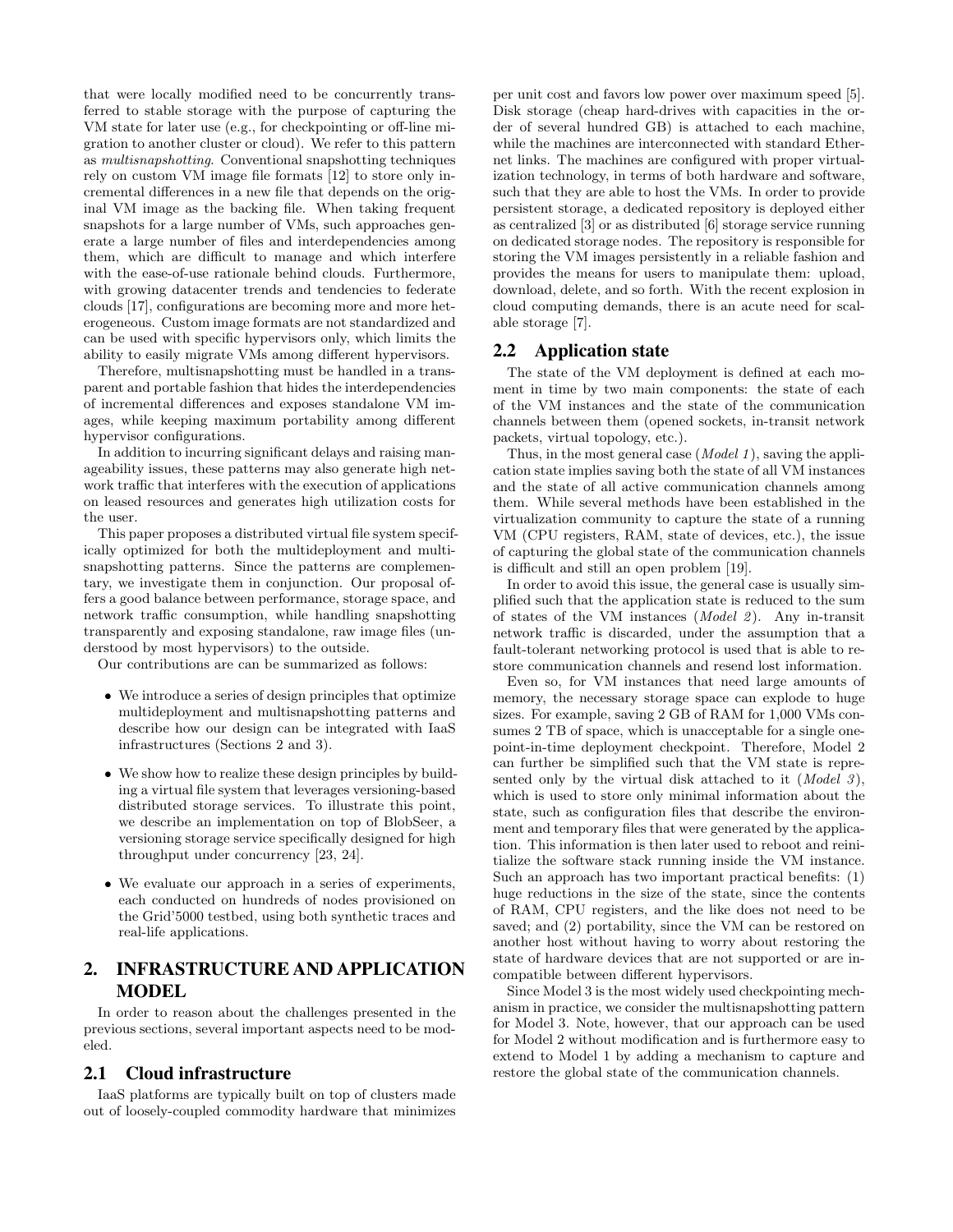# **2.3 Application access pattern**

A VM typically does not access the whole initial image. For example, it may never access some applications and utilities that are installed by default with the operating system. In order to model this aspect, it is useful to analyze the life-cycle of a VM instance, which consists of three phases:

- Boot phase: involves reading configuration files and launching processes, which translates to random small reads and writes from/to the VM disk image acting as the initial state.
- Application phase: translates to either (1) negligible virtual disk access (e.g., CPU-intensive applications that do not require persistent storage or data-intensive applications that rely on dedicated storage services, such as Amazon S3 [6]) or (2) read-your-writes virtual disk access (e.g web server deployment where each web server writes and reads back log files and object caches).
- *Shutdown phase*: generates negligible disk access to the image and is completely missing if the VM instance was terminated prematurely (e.g., because of a hardware failure).

# **3. OUR APPROACH**

We propose a virtual file system aimed at optimizing the multi-deployment and multi-snapshotting patterns based on the observations presented in Section 2.

# **3.1 Design overview**

We rely on four key principles: aggregate the storage space, optimize VM disk access, reduce contention, and optimize multisnapshotting.

## *3.1.1 Aggregate the storage space locally available on the compute nodes*

In most cloud deployments [5, 3, 4], the disks locally attached to the compute nodes are not exploited to their full potential. Most of the time, such disks are used to hold local copies of the images corresponding to the running VMs, as well as to provide temporary storage for them during their execution, which utilizes only a small fraction of the total disk size.

We propose to aggregate the storage space from the compute nodes in a shared common pool that is managed in a distributed fashion, on top of which we build our virtual file system. This approach has two key advantages. First, it has a potential for high scalability, as a growing number of compute nodes automatically leads to a larger VM image repository, which is not the case if the repository is hosted by dedicated machines. Second, it frees a large amount of storage space and overhead related to VM management on dedicated storage nodes, which can improve performance and/or quality-of-service guarantees for specialized storage services that the applications running inside the VMs require and are often offered by the cloud provider (e.g., database engines, distributed hash tables, special purpose file systems, etc.)

An important issue in this context is to be able to leverage the storage space provided by the local disks without interfering with the normal VM execution. For this reason, only a part of the local disk is allocated to the common pool, while the rest is freely usable by the hypervisor and the VMs.

#### *3.1.2 Optimize VM disk access by using on-demand image mirroring*

When a new VM needs to be instantiated, the underlying VM image is presented to the hypervisor as a regular file accessible from the local disk. Read and write accesses to the file, however, are trapped and treated in a special fashion. A read that is issued on a fully or partially empty region in the file that has not been accessed before (by either a previous read or write) results in fetching the missing content remotely from the VM repository, mirroring it on the local disk and redirecting the read to the local copy. If the whole region is available locally, no remote read is performed. Writes, on the other hand, are always performed locally.

#### *3.1.3 Reduce contention by striping the image*

Each VM image is split into small, equal-sized chunks that are evenly distributed among the local disks participating in the shared pool. When a read accesses a region of the image that is not available locally, the chunks that hold this region are determined and transferred in parallel from the remote disks that are responsible for storing them. Under concurrency, this scheme effectively enables the distribution of the I/O workload, because accesses to different parts of the image are served by different disks.

Even in the worst-case scenario when all VMs read the same chunks in the same order concurrently (for example, during the boot phase), there is a high chance that the accesses get skewed and thus are not issued at exactly the same time. This effect happens for various reasons, such as different hypervisor initialization overhead and interleaving of CPU time with I/O access (which under concurrency leads to a situation where some VMs execute code during the time in which others issue remote reads). For example, when booting 100 VM instances simultaneously, we measured two random instances to have, on average, a skew of about 100 ms between the times they access the boot sector of the initial image. This skew grows higher the longer the VM instances continue with the boot process. What this means is that at some point under concurrency they will access different chunks, which are potentially stored on different storage nodes, and thus contention is reduced.

While splitting the image into chunks reduces contention, the effectiveness of this approach depends on the chunk size and is subject to a trade-off. A chunk that is too large may lead to false sharing; that is, many small concurrent reads on different regions in the image might fall inside the same chunk, which leads to a bottleneck. A chunk that is too small, on the other hand, implies a higher access overhead, both because of higher network overhead, resulting from having to perform small data transfers, and because of higher metadata access overhead, resulting from having to manage more chunks.

To reduce contention even further and provide higher availability and fault tolerance, chunks can be replicated on different local disks. Again, we are faced with a trade-off: a high degree of replication raises availability and provides better fault tolerance; however, it comes at the expense of higher storage space requirements.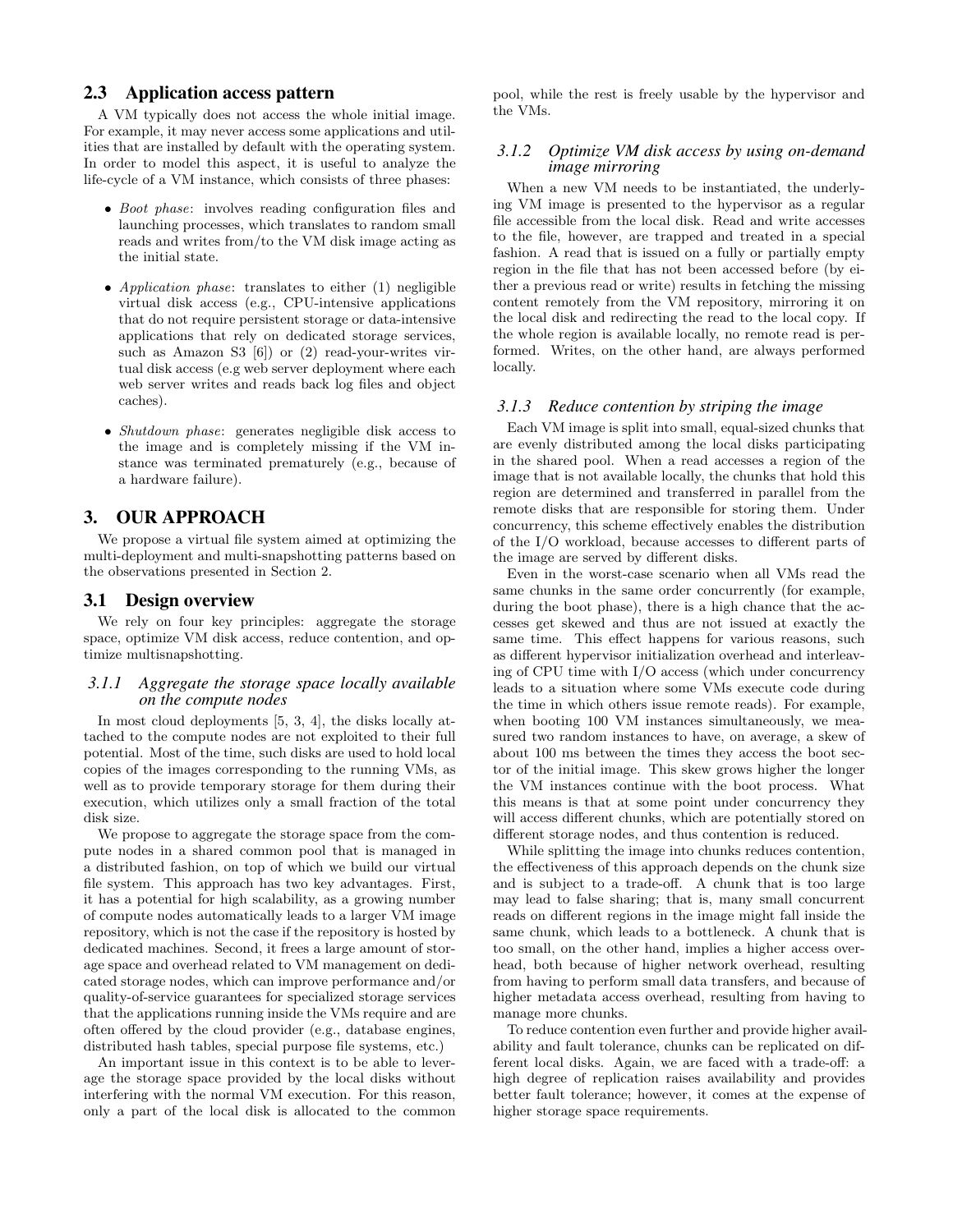#### *3.1.4 Optimize multisnapshotting by means of shadowing and cloning*

Saving a full VM image for each VM is not feasible in the context of multisnapshotting. Since only small parts of the VMs are modified, this would mean massive unnecessary duplication of data, leading not only to an explosion of utilized storage space but also to an unacceptably high snapshotting time and network bandwidth utilization.

For this reason, several custom image file formats were proposed that optimize taking incremental VM image snapshots. For example, Qemu/KVM introduced the QCOW2 [12] format for this purpose, while other work such as [26] proposes the Mirage Image Format (MIF). This approach enables snapshots to share unmodified content, which lowers storage space requirements. However, it presents several drawbacks.

First, a new snapshot is created by storing incremental differences as a separate file, while leaving the original file corresponding to the initial image untouched and using it as a backing file. When taking snapshots of the same image successively, a chain of files that depend on each other is obtained, which raises a lot of issues related to manageability. For example, one must keep track of dependencies between files. Even when such functionality is implemented, the cloud customer has to download a whole set of files from the cloud in order to get a local copy of a single VM snapshot—an operation that makes VM image downloads both costly and complex. Furthermore, in production use, this can lead to significant performance issues: a huge number of files will accumulate over time, thereby introducing a large metadata overhead.

Second, a custom image file format limits the migration capabilities. If the destination host where the VM needs to be migrated runs a different hypervisor that does not understand the custom image file format, migration is not possible.

Therefore, it is highly desirable to satisfy three requirements simultaneously:

- Store only the incremental differences between snapshots.
- Consolidate each snapshot as a standalone entity.
- Present a simple raw image format to the hypervisors to maximize migration portability.

We propose a solution that addresses these three requirements by leveraging two features proposed by versioning systems: shadowing and cloning [27, 23]. Shadowing means to offer the illusion of creating a new standalone snapshot of the object for each update to it but to physically store only the differences and manipulate metadata in such way that the illusion is upheld. This effectively means that from the user's point of view, each snapshot is a first-class object that can be accessed independently. For example, let's assume a small part of a large file needs to be updated. With shadowing, the user sees the effect of the update as a second file that is identical to the original except for the updated part. Cloning means to duplicate an object in such way that it looks like a stand-alone copy that can evolve in a different direction from the original but physically shares all initial content with the original.

Therefore, we propose to deploy a distributed versioning system that efficiently supports shadowing and cloning,

while consolidating the storage space of the local disks into a shared common pool. With this approach, snapshotting can be easily performed in the following fashion. The first time a snapshot is built, for each VM instance a new virtual image clone is created from the initial image. Subsequent local modifications are written as incremental differences to the clones and shadowed. In this way all snapshots of all VM instances share unmodified content among one another and still appear to the outside as independent, simple raw image files, which addresses the three requirements mentioned above.

# **3.2 Applicability in the cloud**

The simplified architecture of a cloud that integrates our approach is depicted in Figure 1. The typical elements found in the cloud are illustrated with a light background, while the elements that are part of our proposal are highlighted by a darker background. A distributed versioning storage service that supports cloning and shadowing is deployed on the compute nodes and consolidates parts of their local disks into a common storage pool. The cloud client has direct access to the storage service and is allowed to upload and download images from it. Every uploaded image is automatically striped. Furthermore, the cloud client interacts with the cloud middleware through a control API that enables a variety of management tasks, including deploying an image on a set of compute nodes, dynamically adding or removing compute nodes from that set, and snapshotting individual VM instances or the whole set. The cloud middleware in turn coordinates the compute nodes to achieve the aforementioned management tasks. Each compute node runs a hypervisor that is responsible for running the VMs. The reads and writes of the hypervisor are trapped by the mirroring module, which is responsible for on-demand mirroring and snapshotting (as explained in Section 3.1) and relies on both the local disk and the distributed versioning storage service to do so.

The cloud middleware interacts directly with both the hypervisor, telling it when to start and stop VMs, and the mirroring module, telling it what image to mirror from the repository, when to create a new image clone (CLONE), and when to persistently store its local modifications (COMMIT). Both CLONE and COMMIT are control primitives that result in the generation of a new, fully independent VM image that is globally accessible through the storage service and can be deployed on other compute nodes or manipulated by the client. A global snapshot of the whole application, which involves taking a snapshot of all VM instances in parallel, is performed in the following fashion. The first time the snapshot is taken, CLONE is broadcast to all mirroring modules, followed by COMMIT. Once a clone is created for each VM instance, subsequent global snapshots are performed by issuing each mirroring module a COMMIT to its corresponding clone.

CLONE and COMMIT can also be exposed by the cloud middleware at the user level through the control API for finegrained control over snapshotting. This approach enables snapshotting to be leveraged in interesting ways. For example, let's assume a scenario where a complex, distributed application needs to be debugged. Running the application repeatedly and waiting for it to reach the point where the bug happens might be prohibitively expensive. However, CLONE and COMMIT can be used to capture the state of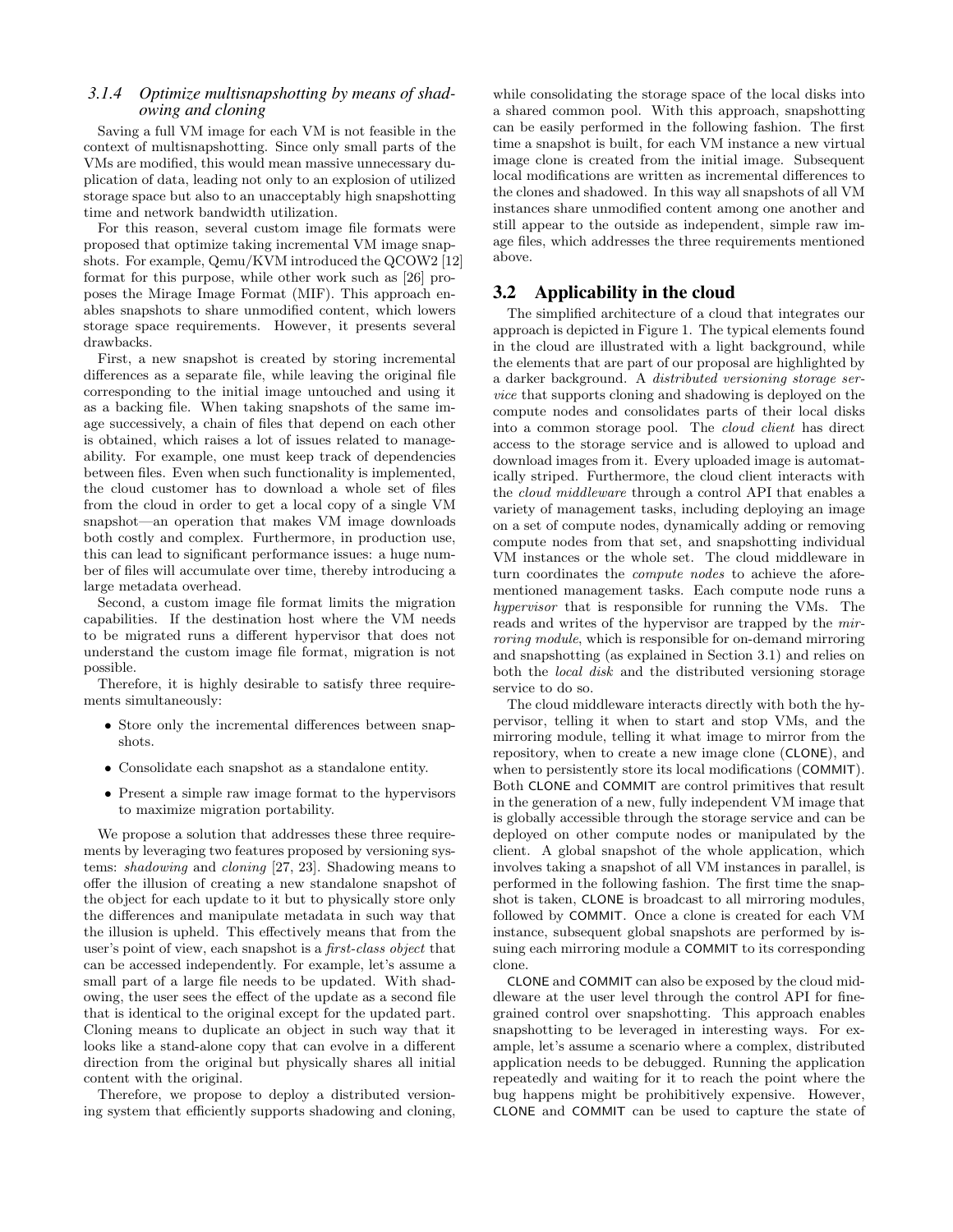

Figure 1: Cloud architecture that integrates our approach (dark background).

the application right before the bug happens. Since all image snapshots are independent entities, they can be either collectively or independently analyzed and modified in an attempt to fix the bug. Once this fix is made, the application can safely resume from the point where it left. If the attempt was not successful, the approach can continue iteratively until a fix is found. Such an approach is highly useful in practice at large scale because complex synchronization bugs tend to appear only in large deployments and are usually not triggered during the test phase, which is usually performed at smaller scale.

#### **3.3 Zoom on mirroring**

One important aspect of on-demand mirroring is the decision of how much to read from the repository when data is unavailable locally, in such way as to obtain a good access performance.

A straightforward approach is to translate every read issued by the hypervisor in either a local or remote read, depending on whether the requested content is locally available. While this approach works, its performance is questionable. More specifically, many small remote read requests to the same chunk generate significant network traffic overhead (because of the extra networking information encapsulated with each request), as well as low throughput (because of the latencies of the requests that add up).

Moreover, in the case of many scattered small writes, a lot of small fragments need to be accounted for, in order to remember what is available locally for reading and what is not. Fragmentation is costly in this case and incurs a significant management overhead, negatively impacting access performance.

For this reason, we propose two strategies that aim to limit the negative impact of small reads and writes. First, a read operation on a region that is not fully available locally triggers remote reads that fetch the full minimal set of chunks that cover the requested region. While this leads to more network traffic than is strictly required, it improves the performance of correlated reads (i.e., a read on one region that is followed by a read "in the neighborhood") at a minimal cost when using small chunk sizes.

The second strategy we propose limits fragmentation by forcing a single contiguous region to be mirrored locally for each chunk. More specifically, a second write that falls on the same chunk as a previous write such that the gap between them is not available locally will trigger a remote read

that will fill the gap. With this approach only the limits of a single contiguous region need to be maintained for each chunk, which places an upper limit on fragmentation overhead: it is directly proportional to the number of chunks in the worst case scenario when a small part of each chunk is written to.

# **4. IMPLEMENTATION**

In Section 3.2 we illustrated how to apply our approach in the cloud by means of two basic building blocks: a distributed versioning storage service, which supports cloning and shadowing and is responsible for managing the repository, and a mirroring module, which runs on each compute node and is responsible for trapping the I/O accesses of the hypervisor to the image with the purpose of facilitating ondemand mirroring and snapshotting.

In this section we show how to efficiently implement these building blocks in such a way that they achieve the design principles introduced in Section 3.1 on the one hand and are easy to integrate in the cloud on the other hand.

#### **4.1 Dependencies**

We have implemented the distributed versioning storage service on top of *BlobSeer* [23, 24, 25]. This choice was motivated by several factors. First, BlobSeer enables scalable aggregation of storage space from the participating nodes with minimal overhead in order to store BLOBs (Binary Large OBjects). Data striping is performed transparently on BLOBs, which enables direct mapping between BLOBs and virtual machine images and therefore eliminates the need for explicit chunk management. Second, BlobSeer offers out-ofthe-box support for shadowing, which significantly simplifies the implementation of the COMMIT primitive. Third, the service was optimized to sustain a high throughput even under heavy access concurrency, which is especially useful in the context of the multideployment and multisnapshotting patterns because it enables efficient parallel access to the image chunks.

The mirroring module was implemented on top of FUSE (FileSystem in UserspacE) [2], a choice that presents several advantages. First, it enables exposing the VM image to the hypervisors as a regular raw file that is accessible through the standard POSIX access interface. This ensures maximum compatibility with different hypervisors and enables running the same unmodified mirroring module on all compute nodes, regardless of which hypervisor is installed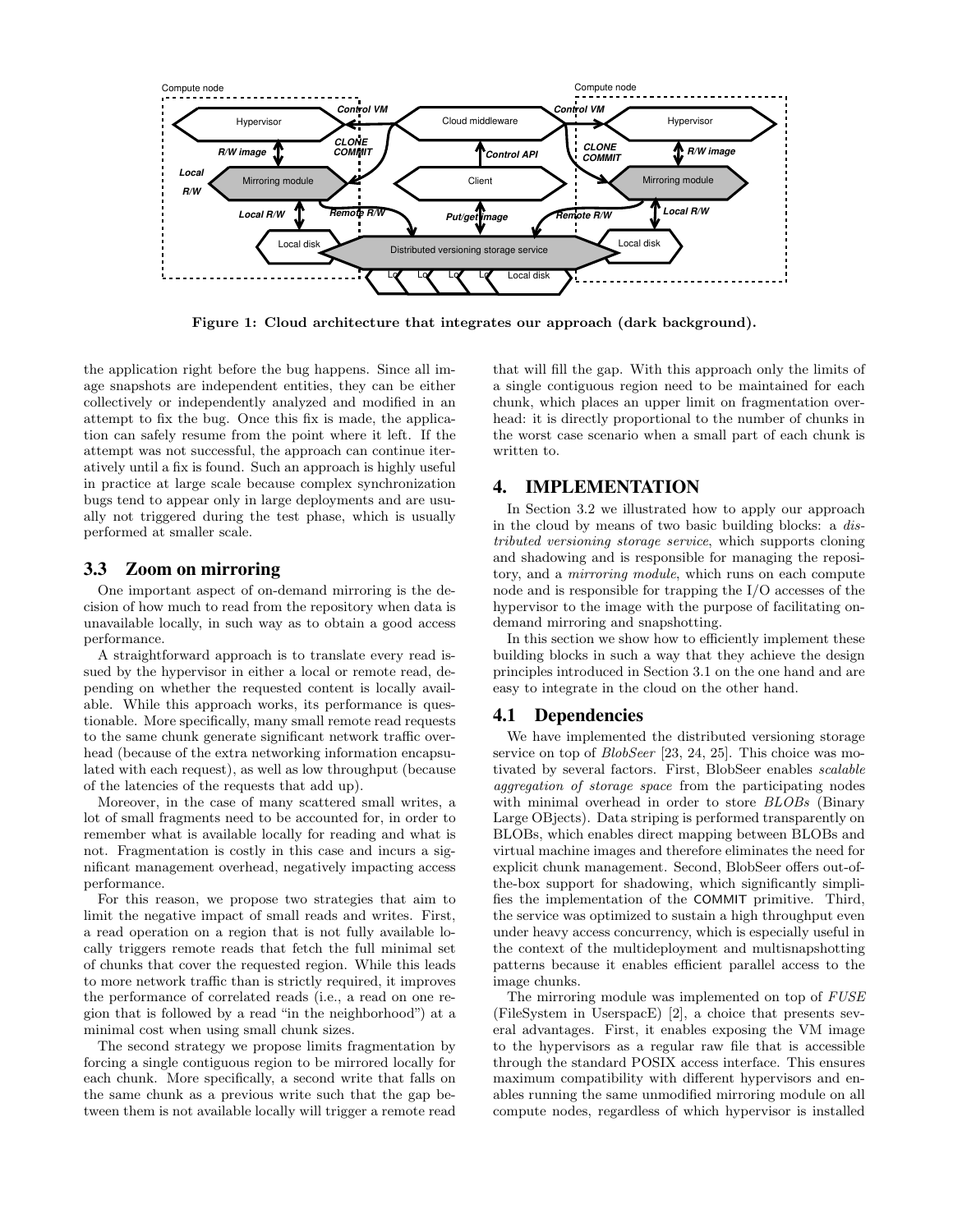

Figure 2: Implementation details: zoom on the FUSE module.

on them. Second, FUSE takes advantage of the kernel-level virtual file system, which benefits of the cache management implemented in the kernel for extra performance boost. The downside of using FUSE is the extra context-switching overhead between the kernel space and the user space when an I/O system call is issued. However, this overhead has a minimal negative impact, as demonstrated in Section 5.4.

#### **4.2 Modus operandi**

The FUSE module, presented in Figure 2, exposes each BLOB as a directory and its associated snapshots as files in that directory. It consists of two submodules: the local modification manager, responsible for tracking what content is available locally, and the  $R/W$  translator, responsible for translating each original read and write request, respectively, into local and remote reads and into local writes, according to the strategy presented in Section 3.3.

Whenever a VM image is opened for the first time, an initially empty file of the same size is created on the local disk. This file is then used to mirror the contents of the corresponding BLOB snapshot. For performance reasons, the whole local file is  $mmapped$  in the host's main memory for as long as the snapshot is still open. This approach allows local reads and writes to be performed directly as memory access operations, thus avoiding unnecessary copies between memory buffers. Moreover, local writes are optimized this way because they benefit from the built-in asynchronous mmap write strategy implemented in the kernel.

When the snapshot is closed, the mmapped space is unmapped, and the local file is closed. The local modification manager then associates and writes extra metadata to the local file that describes the status of the local modifications (which chunks are available locally, which chunks have been altered, etc.). If the same VM image snapshot is reopened later, this extra metadata is used to reopen the same local file and restore the state of the local modifications.

Since the VM image is accessible from the outside through a POSIX-compliant access interface, we had to implement the CLONE and COMMIT primitives as ioctl system calls that are trapped and treated by the FUSE module in a special fashion.

COMMIT relies directly on the shadowing support exposed by BlobSeer in order to write all local modifications into a new BLOB snapshot. Figure 3 shows how this is possible through *distributed segment trees* that are enriched with versioning information [24]. More precisely, each tree node covers a region of the BLOB, with leaves covering chunks directly and nonleaf nodes covering the combined range of their left and right children. Nonleaf nodes may have children that belong to other snapshots, thus enabling sharing not only of unmodified chunks among snapshots of the same BLOB but also of unmodified metadata. In this way, consecutive COMMIT calls to the same VM image generate a totally ordered set of snapshots of the same BLOB, each of which can be directly mapped to a fully independent VM image snapshot-in-time that satisfies the requirements presented in Section 3.1.4.

Although the original BlobSeer implementation did not directly support cloning, we found this functionality to be easy to add: it is enough to add a new tree root corresponding to a different BLOB that has the same children as the segment tree of the original BLOB snapshot (Figure 3(b)). In this way, the implementation of the CLONE primitive generates a minimal overhead, both in space and in time.

For this work, we did not integrate the CLONE and COMMIT primitives in a cloud middleware. Instead, we implemented a simplified service that is responsible for coordinating and issuing these two primitives in a series of experimental scenarios that are described in the next section.

For completeness, however, we show how to integrate these primitives with Nimbus [3], a widely used open source cloud toolkit that allows turning clusters into Infrastructure as a Service clouds. A Nimbus deployment consists of a central service, installed on a dedicated node, and a series of control agents, installed on the compute nodes that host the virtual machines. Cloud clients interact by means of webbased messaging protocols with the central service, which in turn processes the client requests and issues control commands to the control agents. These agents have direct access to the resources of the compute node, controling both the hypervisor and the local file system. In order to integrate our approach in this architecture, the control agent needs to be extended such that it can issue the CLONE and COMMIT ioctl calls to the FUSE module. Furthermore, at the level of the central service, the interface exposed to the client needs to be extended to offer additional features, such as global snapshotting of all VM instances and fine-grained CLONE and COMMIT support for individual instances. Additional code is required to translate these advanced features into corresponding control commands.

# **5. EVALUATION**

This section presents a series of experiments that evaluate how well our approach performs for both the multideployment and multisnapshotting patterns.

## **5.1 Experimental setup**

The experiments were performed on Grid'5000 [15], an experimental testbed for distributed computing that federates nine sites in France. We used the 120-cluster system in Nancy, each with  $x86-64$  CPUs offering hardware support for virtualization, local disk storage of 250 GB (access speed  $\simeq$  55 MB/s), and at least 8 GB of RAM. The nodes are interconnected with Gigabit Ethernet (measured 117.5 MB/s for TCP sockets with  $MTU = 1500$  B with a latency of  $\approx 0.1$  ms). The hypervisor running on all compute nodes is KVM 0.12.5, while the operating system is a recent Debian Sid Linux distribution. For all experiments, a 2 GB raw disk image file based on the same Debian Sid distribution was used.

## **5.2 Performance of multideployment**

The first series of experiments evaluates how well our approach performs under the multideployment pattern, when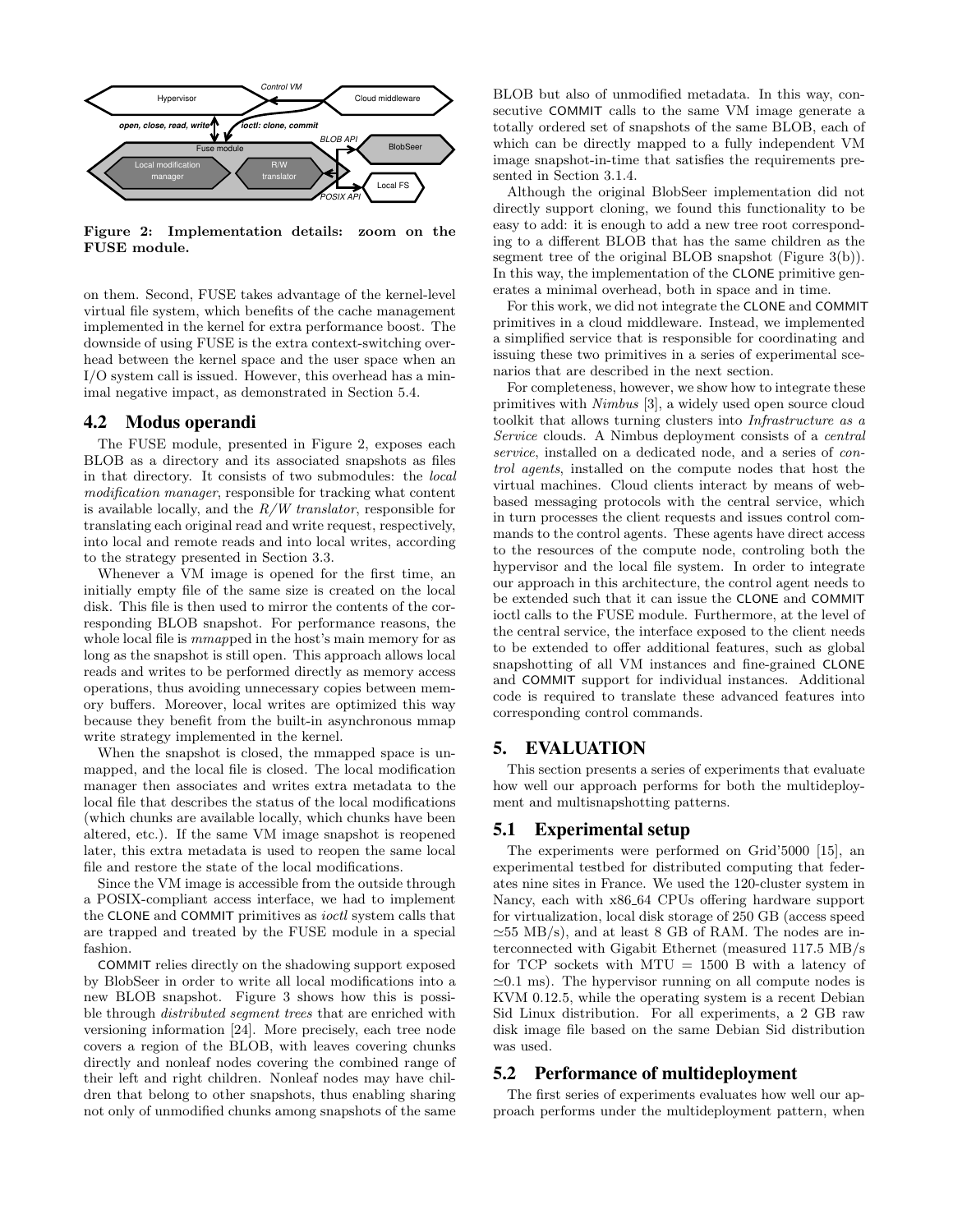

(a) Segment tree and chunk composition of the initial VM image A



(b) Segment trees and chunk composition after VM image A was cloned into VM image B using CLONE



(c) Segment trees and chunk composition after VM image B was snapshotted two times consecutively using COMMIT

Figure 3: Cloning and shadowing by means of segment trees.

a single initial VM image is used to concurrently instantiate a large number of VM instances.

We compare our approach with two common techniques used to deploy and snapshot VM images:

#### *Prepropagation.*

Prepropagation [28, 31] is the most common method used on clouds. It consists of two phases. In the first phase the VM image is broadcast to the local storage of all compute nodes that will run a VM instance. Once the VM image is available locally on all compute nodes, in the second phase all VMs are launched simultaneously. Since in this phase all content is available locally, no remote read access to the repository is necessary. This approach enables direct local access to the image and eliminates contention to the repository, which is often implemented as a centralized NFS server, as discussed in Section 2.1. The downside of this approach, however, is the initialization phase, which potentially incurs a high overhead, in terms of both time and network traffic. To minimize this overhead, we use taktuk [10], a highly scalable broadcasting tool based on algorithms that follow the postal model [8] and is based on adaptive multicast trees that optimize the bandwidth/latency tradeoff. In our case, we broadcast the raw 2 GB VM image file, initially stored on a NFS server, to all nodes using taktuk. The NFS server is equipped with a regular 1 Gbit Ethernet interface, similar in configuration to the compute nodes.

## *Qcow2 over PVFS.*

The second method we compare against is closer in concept to our own approach. We assume that the initial VM image is stored in a striped fashion on a distributed file system. We have chosen to use  $PVFS$  [9] to fill this role, as it is specifically geared to high performance and employs a distributed metadata management scheme that avoids any potential bottlenecks due to metadata centralization. PVFS is deployed on all available compute nodes, as is our approach, and is responsible for aggregating their local storage space in a common pool. To instantiate a new set of VM instances on the compute nodes, in a first initialization phase we create a new qcow2 [12] copy-on-write image in the local file system of each compute node, using the initial raw 2 GB VM image stored in PVFS as the backing image (see Section 3.1.4

for details). Once the qcow2 image file is created on each compute node, in a second phase the hypervisor is launched by using the new qcow2 image as the underlying VM image, which automatically fetches data on demand from the backing raw image.

The comparison is based on the following performance metrics:

- Average time to boot per instance. This time is measured after the initialization phase completed: from when the hypervisor is launched up to the moment the operating system inside the VM has fully booted (more precisely, the /etc/rc.local script was executed). This parameter is relevant because it reveals the impact of remote concurrent reads (present in our approach and qcow2 over PVFS) vs. independent local reads (prepropagation) on the scalability of deploying the VMs in parallel.
- Time-to-complete booting for all instances. Essentially this metric measures the time taken by the slowest VM instance to finish booting. It is relevant because it measures the total time needed for the deployment to be ready, which is what the cloud user directly perceives from the outside.
- Total network traffic. generated throughout the execution of all VMs, including during the initialization phase (if applicable). This metric is relevant because it measures networking resource consumption and is proportional to the costs of running the deployment on the cloud.

The series of experiments consists in concurrently deploying an increasing number of VMs, one VM on each compute node. In the case of prepropagation, the initial VM image is stored on a local NFS server that serves as the source of the broadcast. In the case of our approach and qcow2 over PVFS, BlobSeer and PVFS respectively are deployed on the compute nodes, and the initial VM image is stored on them. For both BlobSeer and PVFS the chunk size was fixed at 256 KB, which we found to optimize the trade-off between having access to many small chunks and competing to access the same chunk, as discussed in Section 3.1.3. In order to obtain a fair comparison, chunks were not replicated.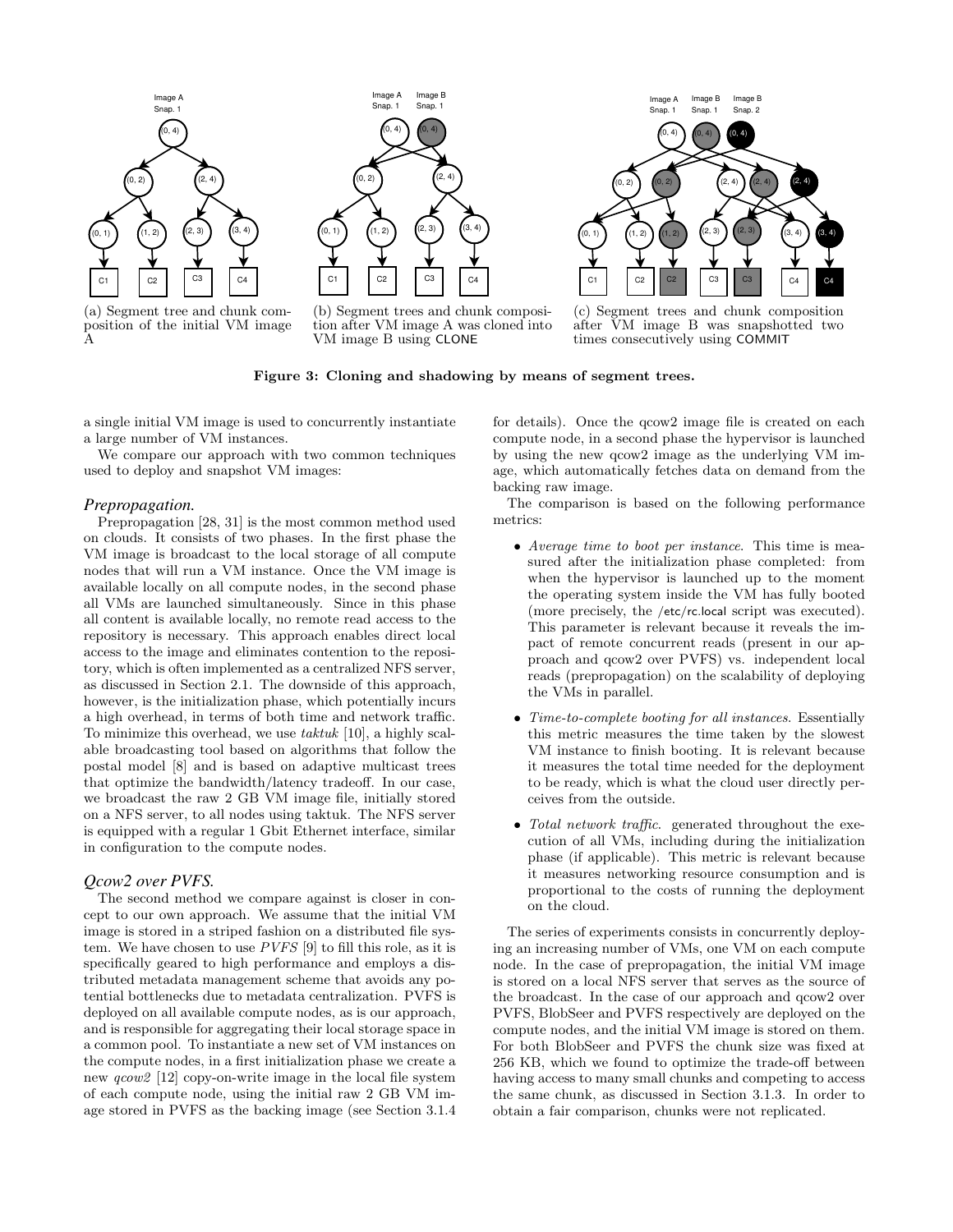

Figure 4: Multideployment: our approach compared with full prepropagation using broadcast/qcow2 images using PVFS as storage backend.

Figure 4(a), shows the average boot time per VM instance. As expected, in the case of prepropagation, average boot time is almost constant, since the data is already on the local file system and therefore no remote transfer is required. Both with qcow2 over PVFS and with our approach, boot times are significantly higher, as chunks need to be fetched remotely from the storage nodes on the fly during boot time. The more instances, the higher the read contention and thus the higher the boot times. As can be observed, however, this increasing trend resulting from increasing read pressure under concurrency is hardly noticeable for our approach compared with qcow2 over PVFS, which hints at better scalability. We can trace this back to the first optimization strategy introduced in Section 3.3, which avoids many small reads by prefetching whole chunks.

Figure 4(b) shows the total time to boot all VMs. As can be seen, prepropagation is an expensive step, especially since only a small part of the initial VM is actually accessed. This gives brings both our approach and qcow2 over PVFS a clear advantage. Looking at the speedup depicted in Figure 4(c), we can see an improvement of up to a factor of 25 with our approach vs. prepropagation, which slowly decreases

because of increased read contention. On the other hand, the speedup vs. qcow2 over PVFS slowly increases thanks to our mirroring strategy, reaching a little over 2 at 110 instances.

Figure 4(d) illustrates the total network traffic incurred by both approaches. As expected, for all approaches the growth is linear and is directly proportional to the amount of data that was brought locally on the compute node. In the case of prepropagation, the network traffic is a little over 220 GB for 110 instances, as full content was transferred locally. Comparatively, our approach and qcow2 over PVFS bring huge savings in network traffic of around 13 GB and 12 GB, respectively. The slightly larger consumption in our case is due to the prefetching strategy in the mirroring module, which nevertheless is worthwhile considering the CPU time saved during the boot process for the whole deployment.

## **5.3 Multisnapshotting performance**

This section evaluates the performance of our approach in the context of the multisnapshotting access pattern. Since it is infeasible to copy back to the NFS server the whole set of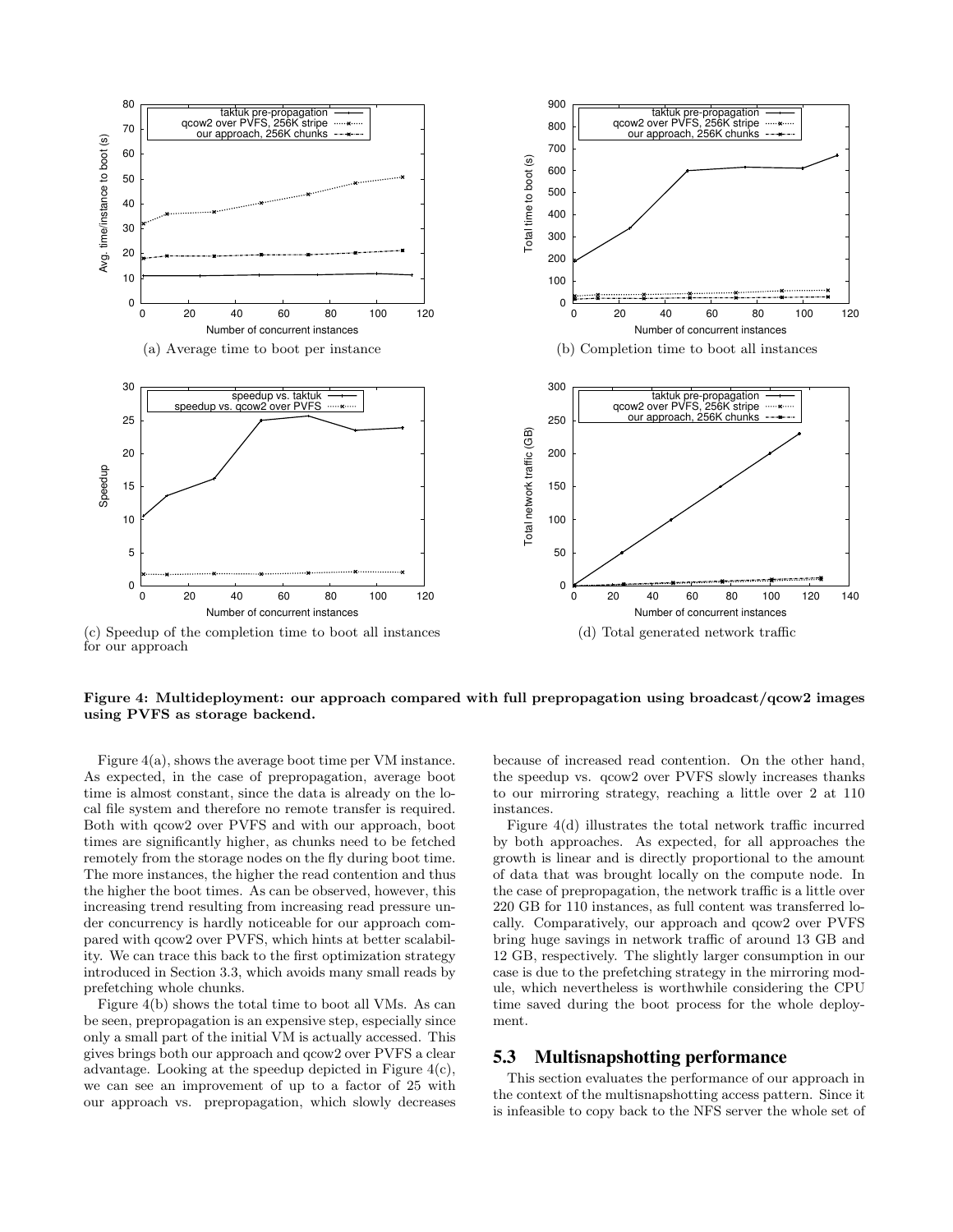full VM images that include the local modifications done by each VM instance, we limit the comparison of our approach with qcow2 over PVFS only.

The experimental setup is similar to the one used in the previous section: BlobSeer and PVFS are deployed on the compute nodes, and the initial 2 GB VM image is stored in a striped fashion on them, in chunks of 256 KB. The local modifications of each VM image are considered to be small, around 15 MB; this corresponds to the operating system and application writing configuration files and contextualizing the deployment, which simulates a setting with negligible disk access, as discussed in Section 2.3.

In the case of qcow2 over PVFS, the snapshot is taken by concurrently copying the set of qcow2 files locally available on the compute nodes back to PVFS. In the case of our approach, the images are snapshotted in the following fashion: first a CLONE, followed by a COMMIT is broadcast to all compute nodes hosting the VMs. In both cases, the snapshotting process is synchronized to start at the same time.

The average time to snapshot per instance is depicted in Figure 5(a). As can be observed, both in our approach and qcow2 over PVFS, average snapshotting time increases almost imperceptibly at a very slow rate. The reason is that an increasing number of compute nodes will always have at least as many local disks available to distribute the I/O workload, greatly reducing write contention. Since Blob-Seer uses an asynchronous write strategy that returns to the client before data was committed to disk, initially the average snapshotting time is much better, but it gradually degrades as more concurrent instances generate more write pressure that eventually has to be committed to disk. The performance level is closing to the same level as qcow2 over PVFS, which essentially is a parallel copy of the qcow2 files.

Completion time for snapshotting, depicted in Figure 5(b), increases at a higher rate for both approaches because of the increasing striping overhead generated by the increasing number of concurrent instances. More specifically, more network connections need to be opened in parallel on each compute node, thus increasing latencies and the standard deviation of the snapshotting time. Overall, both approaches perform similarly; however, our approach avoids the generation of a new file for each snapshot and thus greatly improves manageability, as discussed in Section 3.1.4.

## **5.4 Local access performance: read-your-writes access patterns**

As discussed in Section 2.3, some deployments involve virtualized web servers or other applications that need to maintain log files or object caches directly in the VM image, a requirement that leads to a read-your-writes access pattern to the VM image.

Therefore, in this section we evaluate the performance of our approach for such a scenario, comparing its overhead with the case when the hypervisor has direct access to the local filesystem of the compute nodes hosting the VM instances. This is the case for both prepropagation and qcow2 over PVFS. We found the overhead of writing in a qcow2 file vs. a raw file to be negligible. Therefore, we compare our approach only with the case when the hypervisor is using a raw image file that is fully available locally.

To generate a write-intensive scenario that also reads back written data, we use a standard benchmarking tool: Bonnie++ [21]. Bonnie++ creates and writes a set of files that fill a large part of the remaining free space of the disk, then reads back the written data, and then overwrites the files with new data, recording throughput in all cases. Other performance factors such as how many files per second can be created and deleted are also recorded. Since data is first written sequentially and then read back, no remote reads are involved for our approach. This in turn means contention is not an issue, and therefore experimentation with a single VM instance is enough to predict behavior of multiple instances that run concurrently.

The experiment consists in booting the VM instance and then running Bonnie++ using both our approach and a locally available image directly. The total space written and read back by Bonnie++ was 800 MB out of a total of 2 GB, in blocks of 8 KB.

Throughput results are shown in Figure 6. As can be seen, reads of previously written data have the same performance levels for both approaches. This result is as expected, because previously written data is available locally for both approaches and therefore no additional overhead is incurred by our approach. Interestingly, write throughput and overwrite throughput are almost twice as high for our approach. The reason is that our mmap strategy triggers a more efficient write-back strategy in the host's kernel and overrides the default hypervisor strategy.

On the other hand, the extra context switches and management overhead incurred by FUSE for our approach become visible when measuring the number of operations per second. Figure 7 shows lower numbers for our approach, especially with random seeks and file deletion. However, since operations such as file creation/deletion and seeks are relatively rare and execute very fast, the performance penalty in real life is not an issue.

## **5.5 Benefits for real-life, distributed applications**

As a last series of experiments, we illustrate the benefits of our approach for an application in the real world: Monte Carlo approximations. Such applications are a common type of high-performance computing (HPC) scientific applications that are loosely coupled and thus ideal candidates to run on the cloud without excessive performance loss due to virtualized networking infrastructure.

More specifically, these applications rely on repeated random sampling to compute their results and are often used in simulating physical and mathematical systems. Such an approach is particularly useful when it is infeasible or impossible to compute the exact result by using deterministic methods. In our case, we estimate the number  $\pi$  with high precision by sampling a large number of points in a square and calculating the number of points that fall inside the inscribed circle. This work is evenly distributed among 100 workers running as VM instances on the compute nodes. Each worker is programmed to save intermediate results in a temporary file inside the VM image (size per instance is  $\simeq$ 10 MB).

In a first setting, the VM deployment is running uninterrupted for all three approaches: prepropagation, qcow2 over PVFS, and our approach. This setting highlights multideployment only. In all three cases, time to completion was measured.

In a second setting, we assume the VM deployment is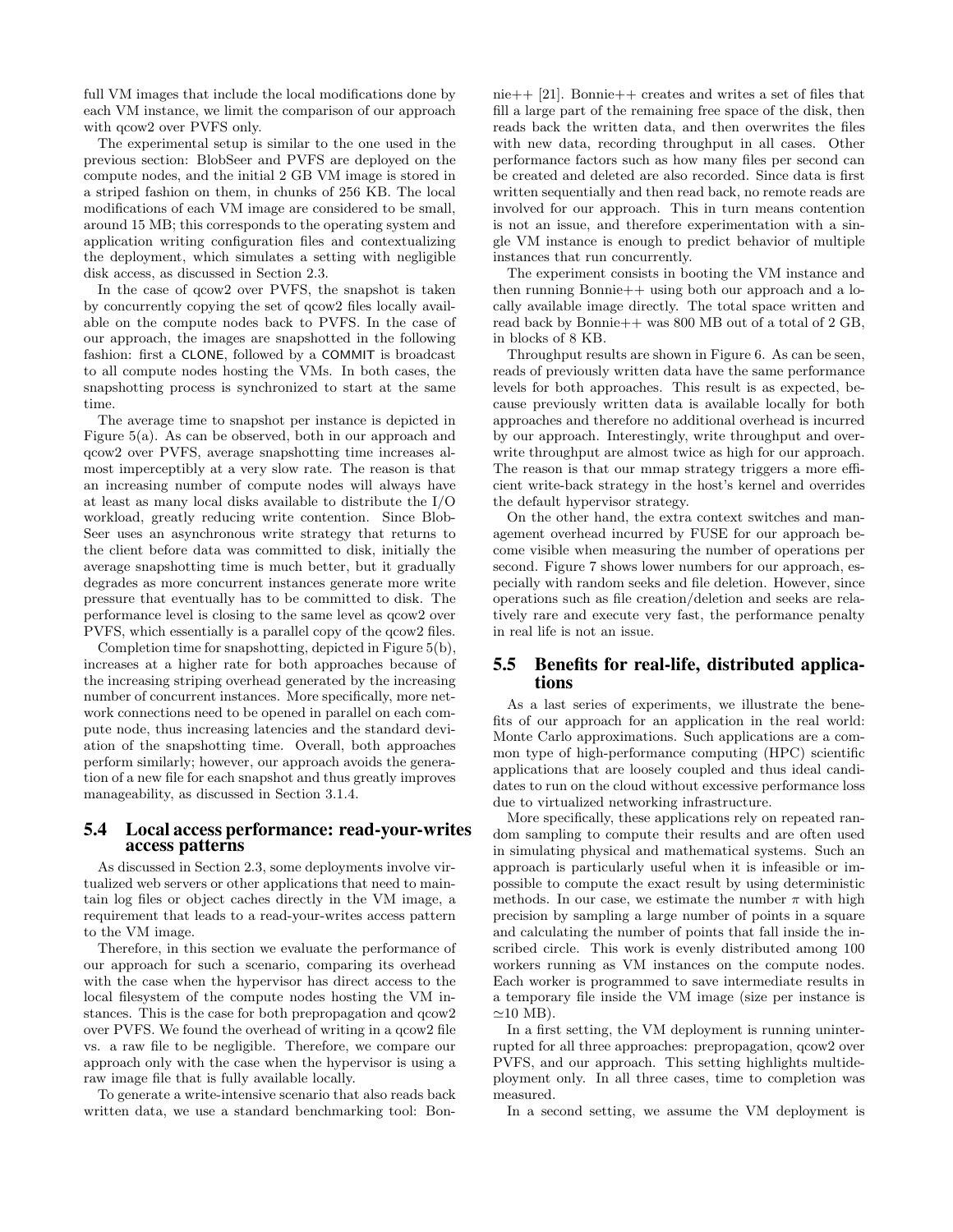

Figure 5: Multisnapshotting: our approach compared with qcow2 images using PVFS as storage backend. Diff for each image is 15 MB.



Figure 6: Bonnie++ sustained throughput: read, write, and overwrite in blocks of 8K (Block-R/BlockW/BlockO).

Figure 7: Bonnie++ sustained number of operations per second: random seeks (RndSeek), file creation/deletion (CreatF/DelF).

Figure 8: Benefits in the real world: time to finish a Monte Carlo simulation using 100 VM instances in various settings.

snapshotted and terminated at some point during its execution and then resumed on another set of nodes, which highlights both multideployment and multisnapshotting performance. In this case, our approach was compared with  $q_{\text{c}0}$ over PVFS only. More specifically, once the VM instances are down, they are rebooted, and the application resumes from the last intermediate result saved in the temporary file. Each VM instance is resumed on a different compute node from the one where it originally ran, to simulate a resume on a fresh set of nodes where no parts of the VM images are available locally and therefore need to be fetched remotely. We measured time to completion for the whole cycle of multideployment, partial application execution, multisnapshotting, then multiredeployment, and at last final application execution for both cases.

We used the same hypervisor configuration to resume the application this experiment in order to be able to compare our approach with qcow2 over PVFS. We emphasize the practical importance of portability in this context: for our approach the new set of nodes may run a different hypervisor equally well, yet migration is still possible without any further effort, thanks to exposing snapshots as raw image files.

Results are shown in Figure 8. As expected from the re-

sults obtained in Section 5.2, in the first setting the initialization phase for prepropagation is extremely costly, limiting the on-demand provisioning performance on the cloud. On the other hand, our approach and qcow2 over PVFS perform significantly better, with our approach having better performance thanks to the advantage of a faster boot phase. This advantage increases in the second setting, since the boot phase is executed twice, effectively reducing the migration overhead as a whole. For a total computation time of about 1000 s, our approach enables the deployment to be resumed more rapidly: by almost 5%.

## **6. RELATED WORK**

Multideployment that relies on full broadcast-based prepropagation is a widely used technique [28, 31, 14]. While this technique avoids read contention to the repository, it can incur a high overhead in both network traffic and execution time, as presented in Section 5.2. Furthermore, since the VM images are fully copied locally on the compute nodes, multisnapshotting becomes infeasible: large amounts of data are unnecessarily duplicated and cause unacceptable transfer delays, not to mention huge storage space and network traffic utilization.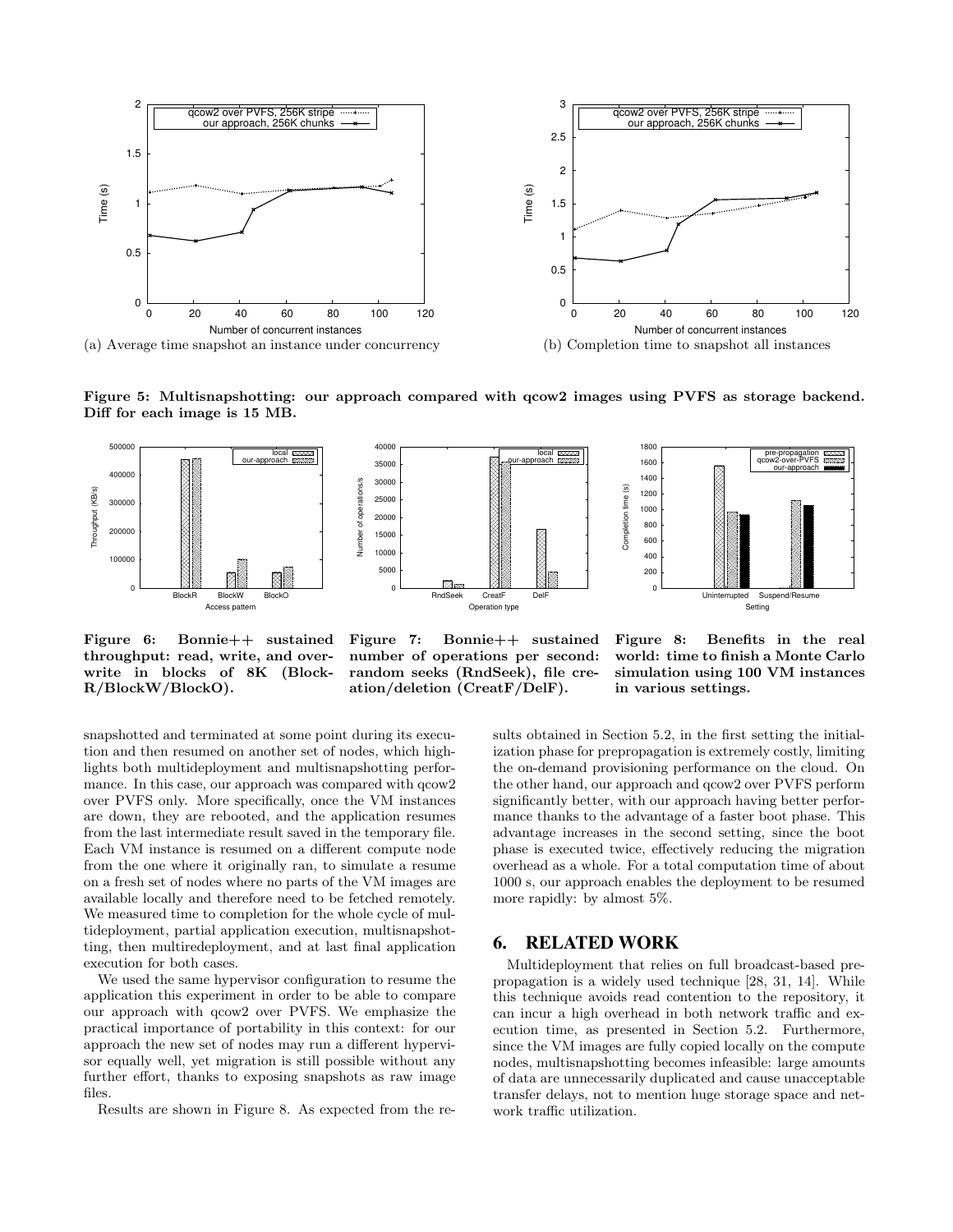In order to alleviate this problem, many hypervisors provide native copy-on-write support by defining custom VM image file formats [12, 26] specifically designed to efficiently store incremental differences. Much like our approach, this allows base images to be used as read-only templates for multiple logical instances which store per-instance modifications. However, lack of standardization and the generation of many interdependent new files limit the portability and manageability of the resulting VM image snapshots.

A different approach to instantiate a large number of VMs from the same initial state is proposed in [18]. The authors introduce a new cloud abstraction: VM FORK. Essentially this is the equivalent of the fork call on UNIX operating systems, instantaneously cloning a VM into multiple replicas running on different hosts. While this is similar to CLONE followed by COMMIT in our approach, the focus is on minimizing the time and network traffic to spawn and run, on the fly, new remote VM instances that share the same state of an already running VM. Local modifications are assumed to be ephemeral, and no support to store the state persistently is provided.

Closer to our approach is Lithium [13], a fork-consistent replication system for virtual disks. Lithium supports instant volume creation with lazy space allocation and instant creation of writable snapshots. Unlike our approach, which is based on segment trees, Lithium is based on log structuring [29], which can potentially degrade read performance when increasing the number of consecutive snapshots for the same image: the log of incremental differences starts growing, making it more expensive to reconstruct the image.

Cluster volume managers for virtual disks such as Parallax [22] enable compute nodes to share access to a single, globally visible block device, which is collaboratively managed to present individual virtual disk images to the VMs. While this enables efficient frequent snapshotting, unlike our approach, sharing of images is intentionally not supported in order to eliminate the need for a distributed lock manager, which is claimed to dramatically simplify the design.

Several storage systems, such as Amazon S3 [6] (backed by Dynamo [11]), have been specifically designed as highly available key-value repositories for cloud infrastructures. They can be valuable building blocks for block-level storage volumes [1] that host virtual machine images; however, they are not optimized for snapshotting.

Our approach is intended to complement existing cloud computing platforms, both from industry (Amazon Elastic Compute Cloud: EC2 [5]) and from academia (Nimbus [3, 17, 16], OpenNebula [4]). While the details for EC2 are not publicly available, it is widely acknowledged that all these platforms rely on several of the techniques presented above. Claims to instantiate multiple VMs in "minutes," however, are insufficient for meeting our performance objectives; hence, we believe our work is a welcome addition in this context.

# **7. CONCLUSIONS**

As cloud computing becomes increasingly popular, efficient management of VM images, such as image propagation to compute nodes and image snapshotting for checkpointing or migration, is critical. The performance of these operations directly affects the usability of the benefits offered by cloud computing systems. This paper introduced several techniques that integrate with cloud middleware to efficiently handle two patterns: multideployment and multisnapshotting.

We propose a lazy VM deployment scheme that fetches VM image content as needed by the application executing in the VM, thus reducing the pressure on the VM storage service for heavily concurrent deployment requests. Furthermore, we leverage object versioning to save only local VM image differences back to persistent storage when a snapshot is created, yet provide the illusion that the snapshot is a different, fully independent image. This has two important benefits. First, it handles the management of updates independently of the hypervisor, thus greatly improving the portability of VM images and compensating for the lack of VM image format standardization. Second, it handles snapshotting transparently at the level of the VM image repository, greatly simplifying the management of snapshots.

We demonstrated the benefits of our approach through experiments on hundreds of nodes using benchmarks as well as real-life applications. Compared with simple approaches based on prepropagation, our approach shows a major improvement in both execution time and resource usage: the total time to perform a multideployment was reduced by up to a factor of 25, while the storage and bandwidth usage was reduced by as much as 90%. Compared with approaches that use copy-on-write images (i.e.,  $qcow2$ ) based on raw backing images stored in a distributed file system (i.e., PVFS), we show a speedup of multideployment by a factor of 2 and comparable multisnapshotting performance, all with the added benefits of transparency and portability.

Based on these encouraging results, we plan to explore the multideployment and multisnapshotting patterns more extensively. With respect to multideployment, one possible optimization is to build a prefetching scheme based on previous experience with the access pattern. With respect to multisnapshotting, interesting reductions in time and storage space can be obtained by introducing deduplication schemes. We also plan to fully integrate the current work with  $N<sub>im</sub>$ bus [3] and explore its benefits for more complex HPC applications in the real world.

## **Acknowledgments**

The experiments presented in this paper were carried out using the Grid'5000/ALADDIN-G5K experimental testbed, an initiative of the French Ministry of Research through the ACI GRID incentive action, INRIA, CNRS and RE-NATER and other contributing partners (see http://www. grid5000.fr/). This work was supported in part by Office of Science, U.S. Department of Energy, under Contract DE-AC02-06CH11357.

## **8. REFERENCES**

- [1] Amazon elastic block storage (ebs). http://aws.amazon.com/ebs/.
- [2] File system in userspace (fuse). http://fuse.sourceforge.net.
- [3] Nimbus. http://www.nimbusproject.org/.
- [4] Opennebula. http://www.opennebula.org/.
- [5] Amazon Elastic Compute Cloud (EC2). http://aws.amazon.com/ec2/.
- [6] Amazon Simple Storage Service (S3). http://aws.amazon.com/s3/.